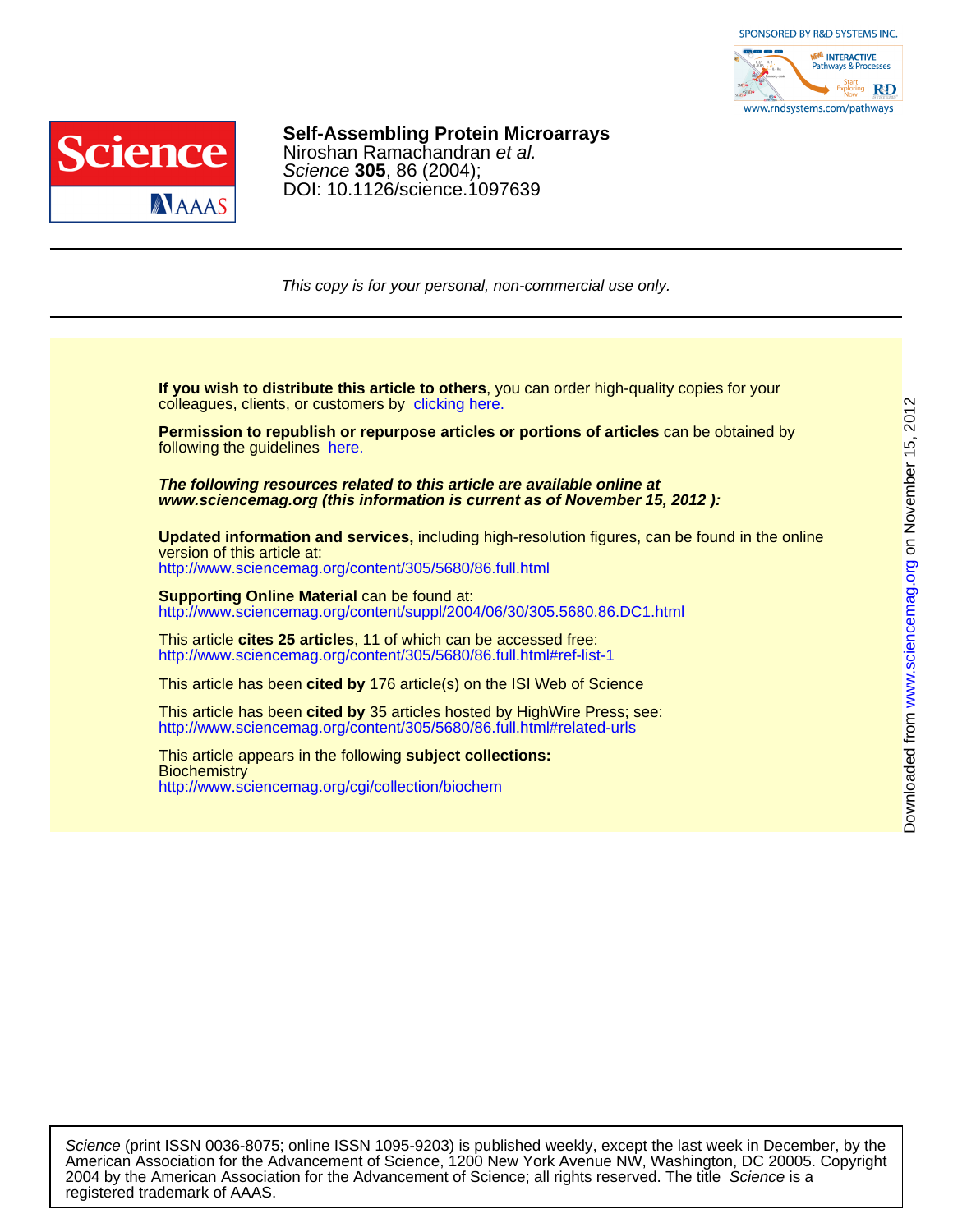**Fig.4.** Matrix of resource usage by the species shown in Fig. 3. Each entry is shaded according to the number of times a particular resource is used during the life cycle of an average member of the species. Although there is some overlap in resource use, each species dominates on at least one resource. The branching pattern shown to the left of the usage matrix indi-



cates the relation between the species based on the phylogeny in Fig. 3 (relative branch lengths not to scale).

simultaneously outcompete two existing species, thereby reducing the total number of species in the community, although species richness often subsequently rebounds. Thus, the species richness in these digital communities reflects a dynamic steady state rather than some optimal end point.

Moving from a phylogenetic perspective to one based on ecological performance, Fig. 4 displays the resource utilization patterns of the same community of species illustrated by the phylogenetic depth profile in Fig. 3. Resource usage levels are averaged over all organisms that belong to a given species based on the clustering algorithm, which uses only phylogenetic data (not ecological phenotypes). The six species are all clearly phenotypically distinct. Moreover, each species consumes a larger share of at least one resource than does any other species. Species 3 is specialized on the use of resource 1, whereas the other species use two or more resources. Species 1 has the most generalized phenotype, using five resources including two that it dominates (resources 5 and 9). The precise partitioning of resources varies from one replicate experiment to another and does not follow any obvious rule. We have also demonstrated that our speciation results are not dependent on the particular ancestral organism we have used and that the pattern of species richness is not substantially altered when species that evolved at other resource levels are introduced into a community [Supporting Online Material (SOM) Text].

In summary, our experiments demonstrate an evolutionary effect of productivity on species richness, with adaptive radiation leading to maximum diversity at intermediate resource inflows in communities with fixed total population size. The decline in species richness at high productivity occurs because selection shifts from favoring exploitation of unused resources to favoring maximum replication rate when resources are superabundant. Importantly, this pattern does not require spatial heterogeneity or predation, although these and other ecological factors may augment or oppose the adaptive radiation.

#### **References and Notes**

- 1. P. J. Morin, *Nature* **406**, 463 (2000).
- 2. M. L. Rosenzweig, Z. Abramsky, in *Species Diversity in Ecological Communities*, R. E. Ricklefs, D. Schluter, Eds. (Univ. Chicago Press, Chicago, IL, 1993), pp. 52–56.
- 3. D. Tilman, S. Pacala, in *Species Diversity in Ecological Communities*, R. E. Ricklefs, D. Schluter, Eds. (Univ. Chicago Press, Chicago, IL, 1993), pp. 13–25.
- 4. M. L. Rosenzweig, *Species Diversity in Space and Time* (Cambridge Univ. Press, Cambridge, 1995).
- 5. R. B. Waide *et al*., *Annu. Rev. Ecol. Syst.* **30**, 257 (1999).
- 6. G. G. Mittelbach *et al*., *Ecology* **82**, 2381 (2001).
- 7. T. Fukami, P. J. Morin, *Nature* **424**, 423 (2003).
- 8. M. C. Horner-Devine, M. A. Leibold, V. H. Smith, B. J. M. Bohannan, *Ecol. Lett.* **6**, 613 (2003).
- 9. R. Kassen, A. Buckling, G. Bell, P. B. Rainey, *Nature* **406**, 508 (2000).
- 10. D. Tilman, *Resource Competition and Community Structure* (Princeton Univ. Press, Princeton, NJ, 1982).
- 11. R. D. Holt, J. Grover, D. Tilman, *Am. Nat.* **144**, 741 (1994).
- 12. P. A. Abrams, *Ecology* **76**, 2019 (1995).
- 13. M. A. Leibold, *Am. Nat.* **147**, 784 (1996).
- 14. R. B. Helling, C. N. Vargas, J. Adams, *Genetics* **116**, 349 (1987).
- 15. R. F. Rosenzweig, R. R. Sharp, D. S. Treves, J. Adams, *Genetics* **137**, 903 (1994).
- 16. P. E. Turner, V. Souza, R. E. Lenski, *Ecology* **77**, 2119 (1996).
- 17. D. S. Treves, S. Manning, J. Adams, *Mol. Biol. Evol.* **15**, 789 (1998).
- 18. D. E. Rozen, R. E. Lenski, *Am. Nat.* **155**, 24 (2000).
- 19. P. B. Rainey, M. Travisano, *Nature* **394**, 69 (1998).
- 20. M. Doebeli, U. Dieckmann, *Am. Nat.* **156**, S77 (2000). 21. M. L. Friesen, G. Saxer, M. Travisano, M. Doebeli,
- *Evolution* **58**, 245 (2004).
- 22. F. M. Cohan, *Syst. Biol.* **50**, 513 (2001).
- 23. C. O. Wilke, C. Adami, *Trends Ecol. Evol.* **17**, 528 (2002).
- 24. C. Ofria, C. O. Wilke, *Artif. Life* **10**, 191 (2004).
- 25. R. E. Lenski, C. Ofria, R. T. Pennock, C. Adami, *Nature* **423**, 139 (2003).
- 26. T. F. Cooper, C. Ofria, in *Artificial Life VIII: Proceedings of the Eighth International Conference on Artificial Life*, International Society for Artificial Life, Sydney, Australia, 9 to 13 December 2002, R. Standish, M. A. Bedau, H. A. Abbass, Eds. (MIT Press, Cambridge, MA, 2003), p. 227.
- 27. Materials and methods are available as supporting material on *Science* Online.
- 28. E. Zuckerkandl, L. Pauling, in *Evolving Genes and Proteins*, V. Bryson, H. J. Vogel, Eds. (Academic Press, New York, 1965), pp. 97–166.
- 29. M. Kimura, *The Neutral Theory of Molecular Evolution* (Cambridge Univ. Press, Cambridge, 1983).
- 30. Supported by grant DEB-9981397 from NSF.

#### **Supporting Online Material**

www.sciencemag.org/cgi/content/full/305/5680/84/  $DC1$ 

Materials and Methods SOM Text

2 February 2004; accepted 3 June 2004

## **Self-Assembling Protein Microarrays**

Niroshan Ramachandran,<sup>1</sup> Eugenie Hainsworth,<sup>1,2</sup> Bhupinder Bhullar,<sup>1</sup> Samuel Eisenstein,<sup>1</sup> Benjamin Rosen,<sup>1</sup> Albert Y. Lau, $^1$  Johannes C. Walter, $^3$  Joshua LaBaer $^{1\ast}$ 

Protein microarrays provide a powerful tool for the study of protein function. However, they are not widely used, in part because of the challenges in producing proteins to spot on the arrays. We generated protein microarrays by printing complementary DNAs onto glass slides and then translating target proteins with mammalian reticulocyte lysate. Epitope tags fused to the proteins allowed them to be immobilized in situ. This obviated the need to purify proteins, avoided protein stability problems during storage, and captured sufficient protein for functional studies. We used the technology to map pairwise interactions among 29 human DNA replication initiation proteins, recapitulate the regulation of Cdt1 binding to select replication proteins, and map its geminin-binding domain.

To exploit the growing number of expressionready cDNA clone collections, high-throughput (HT) methods to study protein function are needed (*1*–*5*). The development of protein microarrays offers one compelling approach (*6*–*8*). Protein microarrays are currently available in two general formats. Antibody arrays contain an array of antibodies that measure the abundance of specific proteins (or other molecules) in samples (*9*). Our work focuses on target protein arrays, which present arrayed proteins of interest. They can be used to examine target protein interactions with other molecules, such as drugs, antibodies, nucleic acids, lipids, or other proteins. In addition, the arrays can be interrogated to find substrates for enzymes (*10*, *11*).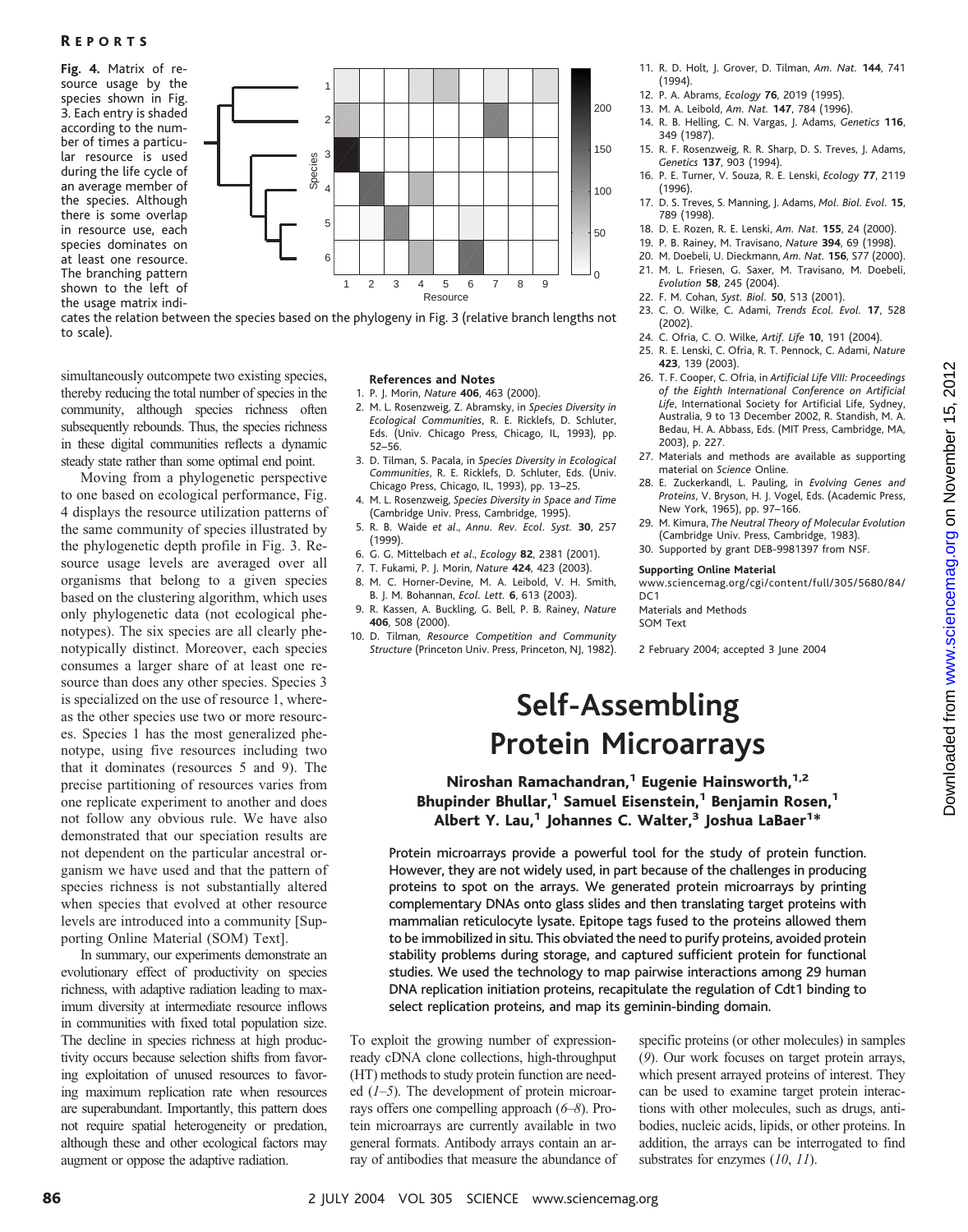The current approach to generate target protein microarrays is to produce proteins separately and then spot them on the arrays with the use of a variety of linkage chemistries (*6*–*8*, *12*). Despite these demonstrations of feasibility, target protein microarrays have not been widely adopted. In part, this may be due to the labor and technical issues associ-

<sup>1</sup>Harvard Institute of Proteomics, Department of Biological Chemistry and Molecular Pharmacology, Harvard Medical School, 320 Charles Street, Cambridge, MA 02141, USA. <sup>2</sup>Technology and Engineering Center,<br><sup>3</sup>Department of Biological Chemistry and Molecular <sup>3</sup>Department of Biological Chemistry and Molecular Pharmacology, Harvard Medical School, 240 Longwood Avenue, Boston, MA 02115, USA.

\*To whom correspondence should be addressed. Email: josh@hms.harvard.edu

Δ

Units

Arbitrary

ated with HT protein production. Challenges remain to find HT expression systems for mammalian proteins with good yield and purity, and under conditions conducive to functional protein studies. Moreover, once isolated, there are concerns regarding protein stability during storage, either before or after spotting on the array.

Building upon the successful use of in vitro translated protein in standard scale applications (*13*–*15*), our approach substitutes the use of purified proteins with the use of cDNAs encoding the target proteins at each feature of the microarray. The proteins are transcribed and translated by a cell-free system and immobilized in situ by means of epitope tags fused to the proteins. This ap-

B



**Fig.1.** NAPPA approach. Biotinylation of DNA: Plasmid DNA is cross-linked to a psoralen-biotin conjugate with the use of ultraviolet light (*17*). (**A**) Printing the array. Avidin (1.5 mg/ml, Cortex), polyclonal GST antibody (50  $\mu$ g/ml, Amersham), and Bis (sulfosuccinimidyl) suberate (2 mM, Pierce) are added to the biotinylated plasmid DNA. Samples are arrayed onto glass slides treated with 2% 3-aminopropyltriethoxysilane (Pierce) and 2 mM dimethyl suberimidate.2HCl (Pierce). (**B**) In situ expression and immobilization. Microarrays were incubated with 100  $\mu$ l per slide rabbit reticulocyte lysate with T7 polymerase (Promega) at 30°C for 1.5 hours then 15°C for 2 hours in a programmable chilling incubator (Torrey Pines). (**C**) Detection. Target proteins are expressed with a C-terminal GST tag and immobilized by the polyclonal GST antibody. All target proteins are detected using a monoclonal antibody to GST (Cell Signaling Technology) against the C-terminal tag confirming expression of fulllength protein.

proach eliminates the need to express and purify proteins separately and produces proteins at the time of the assay, abrogating concerns about protein stability during storage. Mammalian proteins can be expressed in a mammalian milieu, providing access to vast collections of cloned cDNAs.

With a nucleic acid programmable protein array (NAPPA), we aimed to exploit this biochemical strategy and enable proteomescale experiments. This required a highdensity format that minimized the use of cell-free extract, and for convenience and accessibility, a readily available matrix (such as standard glass microscope slides) that did not require specially micromachined wells (*10*) and that used existing technology for printing and reading DNA microarrays.

Through testing a variety of cDNA printing schemes, we found that an optimum balance was required between binding DNA efficiently and maintaining a DNA conformation that supported efficient transcription and translation (fig. S1). The most efficient strategy coupled a psoralen-biotin conjugate to the expression plasmid DNA with the use of ultraviolet light, which was then captured on the surface by avidin (Fig. 1).

The addition of a C-terminal glutathione *S*-transferase (GST) tag to each protein enabled its capture to the array through an antibody to GST printed simultaneously with the expression plasmid (fig. S2). Other protein fusion tags and capture molecules can be easily substituted for the GST fusion and antibodies to GST used here (*16*). The resulting array was dried and stored at room temperature.

**Fig.2.** Expression of target proteins and detection of protein interactions on a NAPPA microarray format. (**A**) Eight target plasmid DNAs encoding C-terminal GST fusion proteins in pANT7\_cGST (fig. S2) were immobilized onto the glass slide at a density of 512 spots per slide (900-µm spacing). The target proteins were expressed with  $100 \mu l$ rabbit reticulocyte lysate supplemented with T7 polymerase. Signals were detected with antibody to GST and tyramide signal amplification (TSA) reagent (PerkinElmer). To verify



that the detected proteins were the expected target proteins, and to confirm that there was no cross-talk across the slide, we used target protein–specific antibodies, which detected only their relevant spots (fig. S3). (**B** and **C**) The eight genes were queried for potential interactors with (B) Jun and (C) p16. Query DNA encoding an N-terminal HA tag was added to the reticulocyte lysate before expressing the target proteins (fig.

S2). Target and query proteins were coexpressed and the interaction was detected with an antibody to HA (12CA5). The bar graphs show average intensity  $(+)$  SD) from 64 samples for each interaction. Images were quantified using ScanAlyze software (Michael Eisen, Lawrence Berkeley National Laboratory, CA). The signals were corrected for local background.

 $\mathbf c$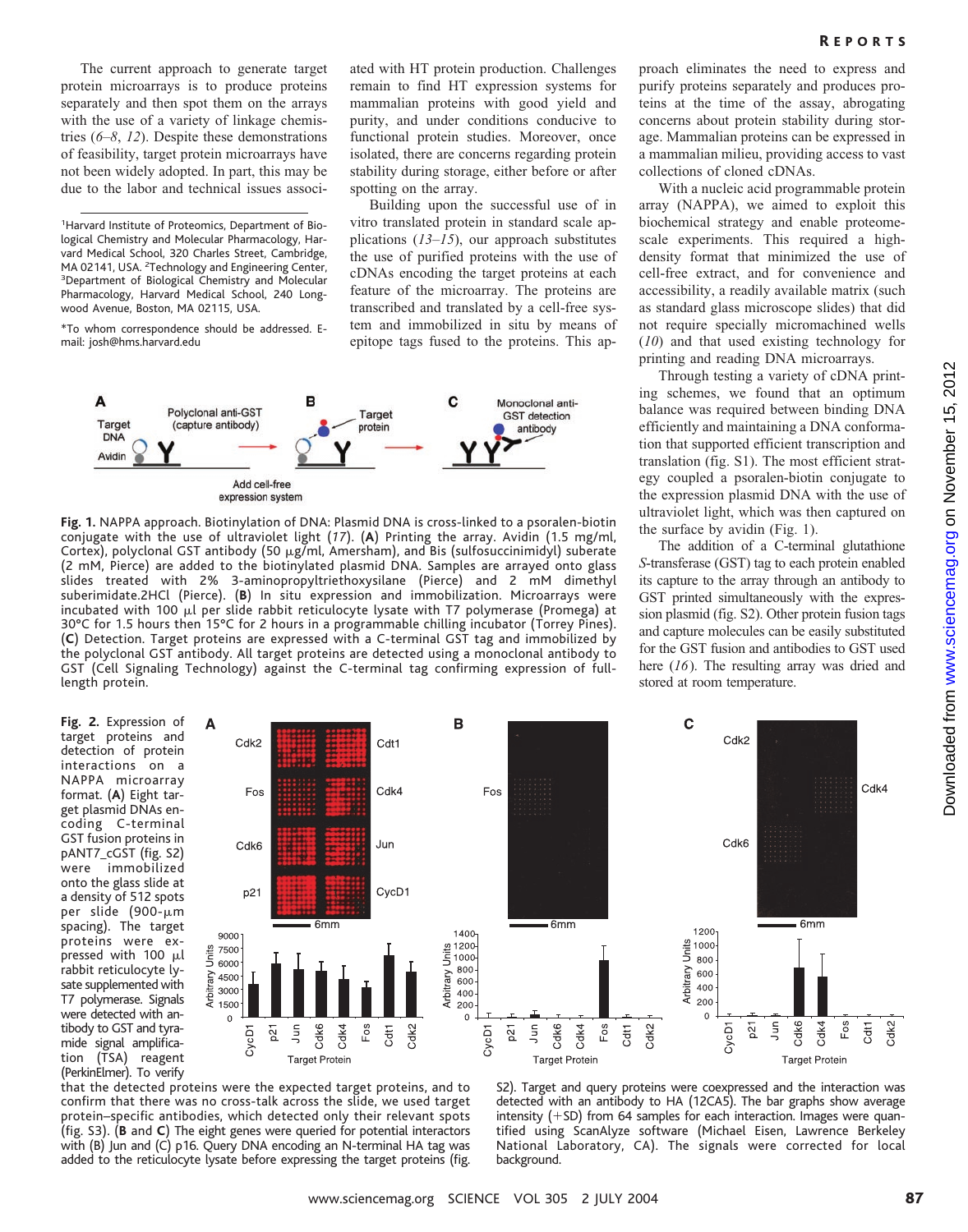## R EPORTS

To activate and use the array, a cell-free coupled transcription and translation system (such as reticulocyte lysate containing T7 polymerase) was added as a single continuous layer (not discrete spots) covering the arrayed cDNAs on the microscope slide. To test the system, expression plasmids encoding eight genes were immobilized onto an array at a density of 512 spots per slide (900- $\mu$ m spacing). Expression of target protein was confirmed with an antibody to GST (different from the capture GST antibody), and the signals were measured with a standard glass slide DNA-microarray scanner (Fig. 2A and fig. S3). We observed an easily detectable signal for all proteins [average signal-to-noise ratio  $(\pm SD) = 53 \pm 14$ ], demonstrating that  $100 \mu l$  of reticulocyte lysate is sufficient to support protein expression in all 512 spots of the array simultaneously (*17*). Not surprisingly, there was modest variation in protein expression from gene to gene (co-

**Fig.3.** Expression of human DNA replication proteins and interaction mapping. (**A**) Target DNAs representing 29 human DNA replication proteins and two positive controls were immobilized and expressed on the array in duplicate. The legend (right panel) lists all genes expressed on the array. Expression of all target proteins was confirmed by an antibody to GST (left panel). Two protein registration markers, purified recombinant GST  $(22 \mu g/ml, Sig$ ma) and wholemouse immunoglobulin G (IgG)  $(550 \mu g)$ ml, Pierce), were also printed as registration spots and were able to monitor protein expression and slide variation (inset, bottom). (**B**) Replicate slides from (A) were probed with each member of the DNA replication proteins expressed as HAtagged query proteins, repeating each

efficient of variation  $=$   $\sim$ 24%). We have subsequently found that these differences can often be corrected by adjusting the amount of printed plasmid template. By comparing signal intensities to control spots containing purified GST, we estimate that about 10 fmol  $(\sim 675 \text{ pg})$  of protein were produced and captured at each spot, which compares favorably to existing methods (*8*).

NAPPA is well suited to the detection of protein-protein interactions because both the target proteins (bound to the array) and the query protein (used to probe the array) can be transcribed and translated in the same extract. As validation, the query protein Jun was tagged with a hemagglutinin (HA) epitope and coexpressed with the target proteins (Fig. 2B). The interaction was visualized with an antibody to HA, which revealed that Jun query protein bound to the Fos target [dissociation constant  $K_d \sim 50$  nM (12)]. To determine if binding selectivity is preserved, we

tested the Cdk inhibitor p16, which binds selectively to Cdk4 and Cdk6 but not the closely related Cdk2. As shown in Fig. 2C, this specificity was recapitulated with NAPPA.

To apply NAPPA to a biological question, we studied the human DNA replication complex. Experiments in yeast, *Xenopus*, and human cells have led to a detailed model for the initiation of eukaryotic DNA replication. Origins of replication are "licensed" in the  $G_1$ phase of the cell cycle when the origin replication complex (ORC) recruits the initiation factors, Cdt1 and Cdc6, and the minichromosome maintenance complex (MCM2-7) to form the prereplication complex (pre-RC). In S phase, the pre-RC is converted into an active replication fork by the protein kinases Cdc7 and Cdk2, a process that involves origin binding of at least two additional initiation factors, MCM10 and Cdc45, leading to DNA synthesis (*18*).



query protein on two slides. (B) is a superposition of images of slides probed with HA-ORC3 (red) and HA-MCM2 (green); target spots that interacted with both queries appear as yellow. Interactions were detected with an antibody to HA and quantified with ScanAlyze. (**C**) The signals for all interactions, including (B), were calculated by subtracting local background and then standardized with the intensity of whole-mouse IgG registration marker. Interactions were considered positive when the signal was greater than three times the standard deviation of the background for all instances of the interaction. The bar graph shows signal intensity

for interactions with ORC3 (red) and MCM2 (green) shown in (B). (**D**) Interaction map shows interactions among the ORC and MCM complex in blue (lines and shaded oval) and green (lines and shaded oval), respectively. Intercomplex interactions are shown in dark blue. Interactions with proteins involved in the formation of pre-RC and preinitiation complex are shown in red and additional regulatory proteins are shown in brown. All other interactions are shown in orange. The arrows of the connector show the direction (from target to query) of the interaction and the weight given to the connector depicts the strength of the signal.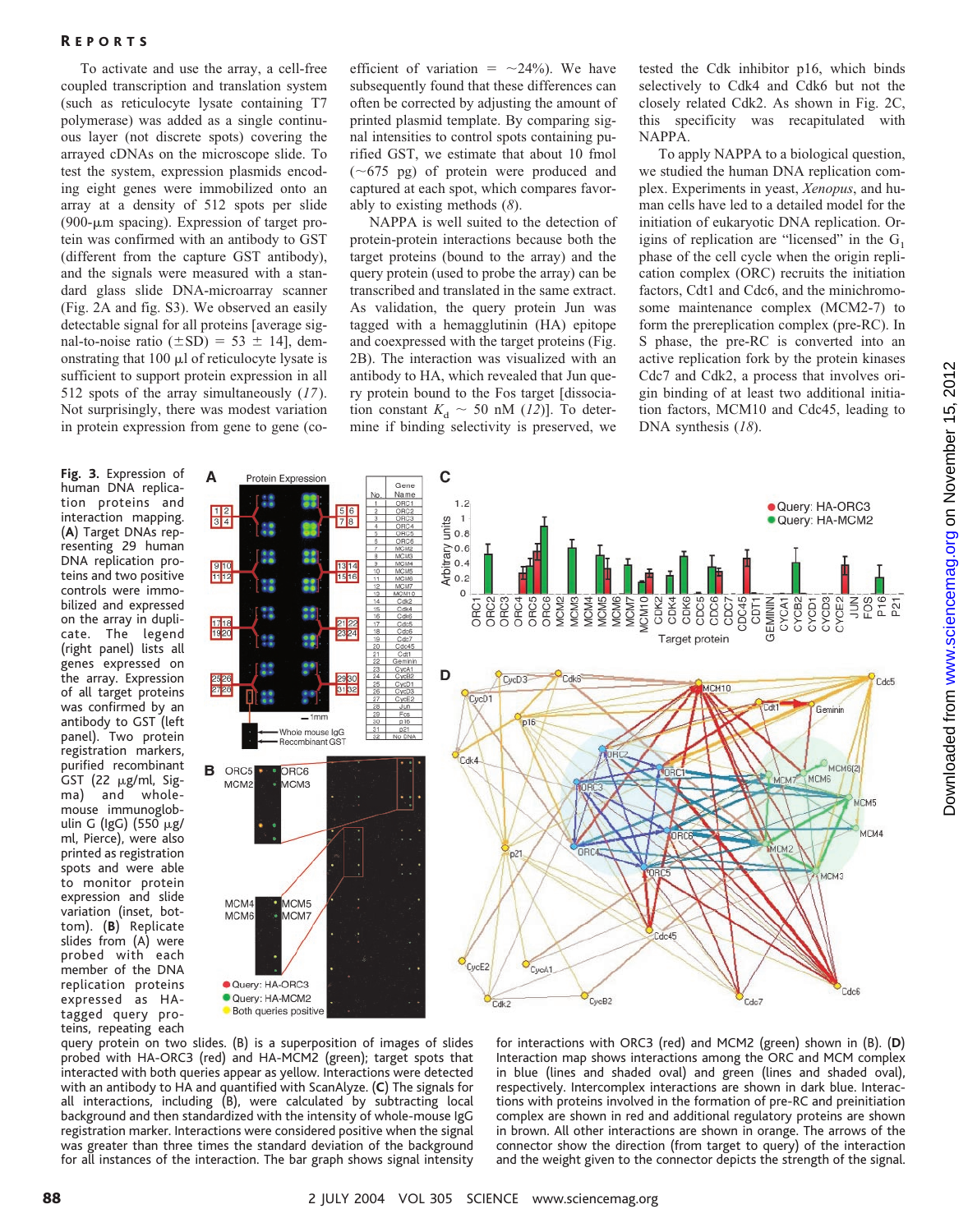Sequence-verified human genes for 29 proteins involved in DNA replication initiation (in addition to Fos and Jun as positive controls) were immobilized and expressed on NAPPA (Fig. 3A). Signals were readily detected for all of the target proteins, showed high reproducibility between duplicates, and ranged from 270 pg (4 fmols) to 2600 pg (29 fmols), a sevenfold range that falls well within the range observed in protein-spotting protein microarrays [10 to 950 pg (*8*)]. Each of the 29 DNA replication proteins was used as a query to probe a pair of duplicate arrays to generate a  $29 \times 29$  protein interaction matrix. Examples of the interaction data are shown in Fig. 3, B and C.

We found 110 interactions among the proteins in the replication complex, averaging 7.7 interactions per protein (range of 3 to 16; Fig. 3D and table S1). Detected interactions included 47 previously identified by any method including genetic, twohybrid, and biochemical interactions (based on our literature survey), and 63 previously undetected interactions. Of the gold-standard interactions that had been demonstrated biochemically with purified proteins, we detected 17 of 20 (85%) (*18*–*20*). We also detected 19 of the 36 reported interactions (53%) on the basis of coimmunoprecipitation (IP) (*18*, *21*–*23*). A difference here is expected because NAPPA only detects binary interactions, whereas IP also reports interactions mediated by bridging proteins. In fact, a NAPPA network in which two proteins shared a common binding partner could be identified for each of the 17 IP interactions not detected by NAPPA. Overlap was lowest (42%) with interactions reported by yeast two-hybrid (*18*, *20*, *22*, *24*).

A variety of biochemical experiments have identified two stable complexes, ORC and MCM2-7, in the pre-RC of many species (*18*). Consistent with this, the microarray experiments detected many interactions (28% of all detected interactions) within and between these two complexes (Fig. 3D) including 10 unique interactions among the six ORC subunits (Fig. 3D, blue) in agreement with the current ORC model (*25*). Similarly, we observed most known interactions within the MCM complex except those involving MCM6, which was among the proteins that showed low expression as both the target and query (Fig. 3D, green). Interactions among Cdc6, Cdt1, and the ORC proteins required for pre-RC formation were not previously understood. Here, we find that Cdc6 interacts directly with all of the ORC proteins except ORC4 and Cdt1 interacts specifically with ORC1 and ORC2 (Fig. 3D, red).

In the S phase, the loading of Cdc45 to the chromatin is postulated to activate the helicase activity of the bound MCM2-7 complex (*26*, *27*). Interestingly, we did not observe any direct interactions between Cdc45 and the MCM2-7 proteins. Cdc45 interacted with MCM10, which in turn interacted with several MCM2-7 proteins (Fig. 3D, red), suggesting that MCM10 could act to recruit Cdc45 to the MCM2-7 complex. This is consistent with recent experiments showing that MCM10 is indeed required for Cdc45 binding to chromatin (*28*).

Cdc6 and Cdt1 are both necessary to recruit the MCM2-7 complex onto chroma-



**Fig.4.** Characterization of Cdt1. (**A**) Cdt1 regulation. NAPPA was used to test whether Cdc6 could act as a bridging protein between Cdt1 and MCM2. Target proteins Cdt1, Cdc45 (negative control), and MCM5 (positive control) were expressed in duplicate (top panel) and confirmed by an antibody to GST. The target proteins were probed with either HA-MCM2 alone (left panel) or in the presence of coexpressed His-Cdc6 (right panel). The binding of MCM2 was detected with an antibody to HA. (**B**) Cdt1 deletion mapping. NAPPA was used to map the binding domain of geminin on Cdt1. Fragments from various regions of Cdt1 (as indicated) were generated by PCR and cloned into target expression vectors. The partial or full-length polypeptides were expressed and detected on the array with an antibody to GST (left panel). To identify the binding region of geminin, the array was queried with HA-geminin (right panel) and developed with an antibody to HA. Vertical lines (dashed) delimit the small (15-aa) region common to all the fragments that bound geminin. A small 78-aa domain (135 to 212 aa) containing the noted 15 aa (198 to 212 aa) was expressed along with full-length Cdt1 (bottom left), which was again queried with geminin (bottom right).

tin (*18*). We detected many interactions among these proteins but none between Cdt1 and the MCM2-7 proteins, although they coimmunoprecipitate (*29*, *30*). Cdt1 and MCM2 share Cdc6 as a binding partner (fig. S4), suggesting that Cdc6 could bridge Cdt1 to the MCM2-7 complex. The open format of NAPPA supports the expression of proteins in addition to the target and query, allowing the examination of multiprotein complexes and their regulation. By exploiting this feature, we demonstrated that MCM2 bound to Cdt1 only in the presence of coexpressed Cdc6 (Fig. 4A). Thus, it is likely that Cdc6 acts as a bridging protein, although enzymatic or allosteric effects cannot be ruled out, showing that R EPORTS

pitulated in the protein microarray format. To further examine Cdt1 protein function, we focused on its interaction with geminin. Previous work has mapped the binding to a relatively large domain of Cdt1 [177 to 380 amino acids (aa) (*20*)]. We used NAPPA to map more precisely the binding domain of geminin on human Cdt1 by generating a series of end deletion fragments of Cdt1, expressing the partial length proteins on the array, and probing the array with HAgeminin as query protein (Fig. 4B). Using this approach, we localized a  $\sim$ 15-aa sequence (198 to 212 aa) that was necessary for binding. We then tested a 78–aa fragment (135 to 212 aa) containing this sequence and demonstrated that it was sufficient for geminin binding, albeit somewhat more weakly.

simple regulatory mechanisms can be reca-

There still remain technical challenges for NAPPA. First, as in virtually all other HT protein interaction techniques, there is the possibility that bridging proteins or inhibitors (e.g., from the cell-free expression system) may affect some interactions. Second, the use of peptide tags, also common to most interaction methods, may lead to steric effects that block important binding domains, although with NAPPA tags can be configured on either end of the proteins. Third, some posttranslational modifications may be absent in NAPPA. However, the open format of NAPPA allows for the addition of enzymes or extracts if needed. Finally, because NAPPA lacks the spatial and temporal compartmentalization of the cell and because the folding and activity of proteins in vitro may not always reflect protein activity in vivo, it will be important to confirm that previously unidentified interactions make biological sense.

#### **References and Notes**

- 1. A. Walhout *et al*., *Methods Enzymol.* **328**, 575 (2000). 2. L. Brizuela, P. Braun, J. LaBaer, *Mol. Biochem. Parasitol.* **118**, 155 (2001).
- 3. P. Braun *et al*., *Proc. Natl. Acad. Sci. U.S.A.* **99**, 2654  $(2002)$
- 4. J. Reboul *et al*., *Nature Genet.* **34**, 35 (2003).

on November 15, 2012

[www.sciencemag.org](http://www.sciencemag.org/)

Downloaded from www.sciencemag.org on November 15, 2012

Downloaded from